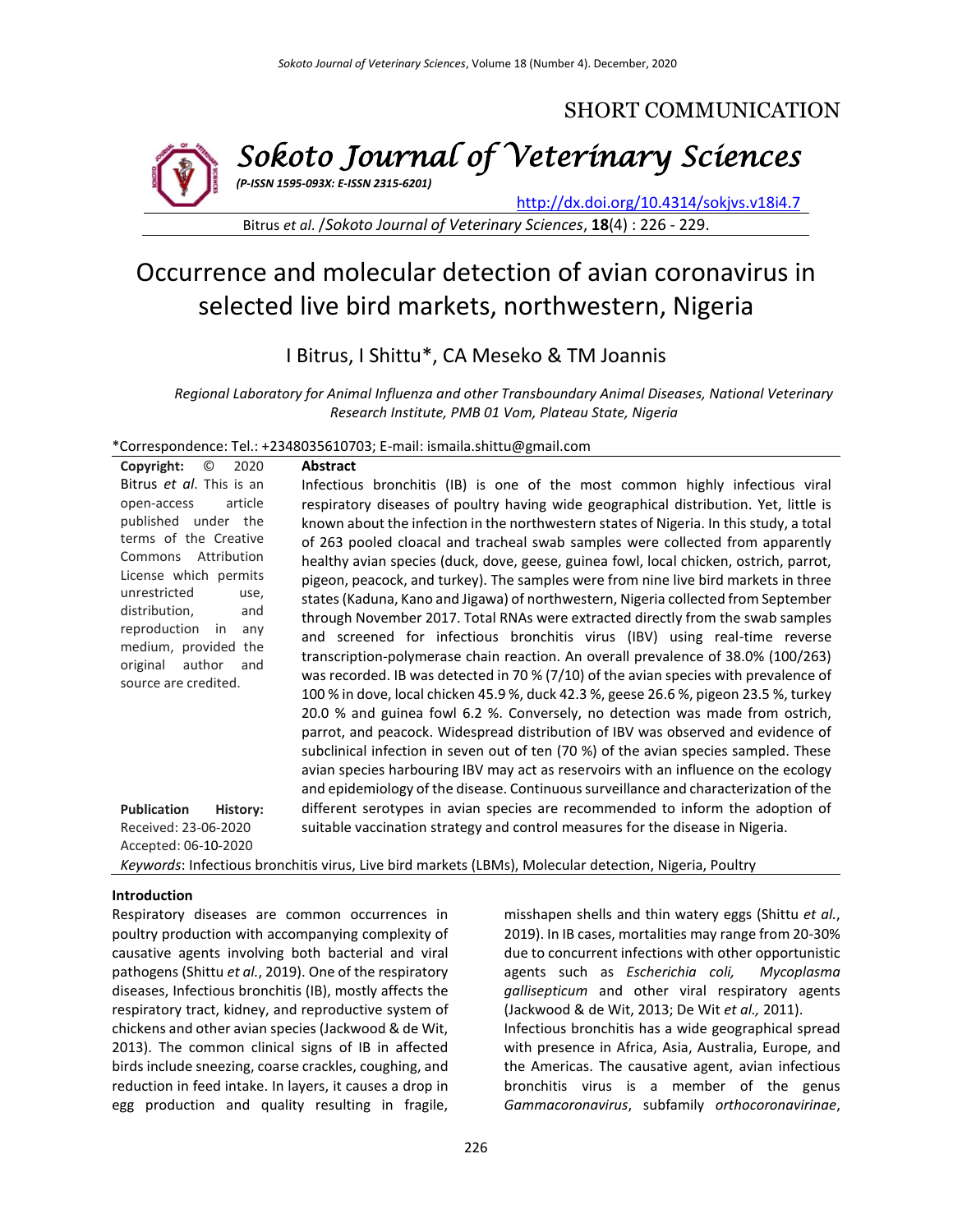family *Coronaviridae*, order *Nidovirales* (ICTV, 2019). The viral genome comprises a single-stranded positive-sense RNA having a size approximately 27.5 to 28 Kb which encodes four structural proteins that include- the spike, envelope, membrane, and nucleocapsid proteins (Jackwood & de Wit, 2013). Many serotypes have been identified for IBV due to point mutations, genetic recombination events, and selective pressure in the hyper-variable regions of the genome (Jackwood & de Wit, 2013). Several circulating serotypes of the virus which may not confer cross-protection on each other have been identified in poultry worldwide (Lin & Chen, 2017). As new strains of IBV continue to emerge, rapid detection is useful for the implementation of control measures, research purposes, and understanding the epidemiology and evolution of the virus (De Wit, 2000). For IBV detection, molecular assays, such as reverse transcriptase-polymerase chain reaction (RT-PCR), are commonly used. The assay is highly specific and sensitive with results obtained in a short time. Molecular assays can detect viral RNA directly from a clinical sample or from a virus propagated in embryonated chicken eggs (ECE) (Acevedo *et al.*, 2013; Alp Onen & Ozgur, 2017).

In Nigeria, Adene & Ojo (1976) described and documented the first evidence of suspected IB disease. Previous data on IBV in Nigeria focused on seroprevalence (Emikpe *et al*., 2010; Mungadi *et al.,* 2015). There is limited information on IB seroprevalence and serotypes in the northwestern region of Nigeria. This study was designed to detect IBV from different species of apparently healthy birds from selected live bird markets (LBMs) in the northwestern Nigeria.



Figure 1: Map of Nigeria showing the States where **Figure 1**: Map of Nigeria showing the States where **Figure 1**: IBV genetic material was not detected samples were collected for the study

#### **Materials and Methods**

A descriptive cross-sectional study was conducted between September to November, 2017 in nine LBMs across three northwestern states; Kaduna (N=2), Kano (N=5) and Jigawa (N=2) (Table 1; Figure 1) of Nigeria. Prior to sampling, authorization was received from Institutional Animal Care and Use Committee. In all, a total of 263 pooled tracheal and cloacal swabs were collected in a virus transport medium (VTM) from 10 different avian species: duck, dove, geese, guinea fowl, local chicken, ostrich, parrot, pigeon, peacock, and turkey (Table 2). The samples in VTM were transported in a cold box with ice to the Regional laboratory for Animal Influenza and Newcastle Disease, National Veterinary Research Institute, Vom for analysis. Swabs originating from the same epidemiological units (cage(s) in a store with same species) were pooled (up to 3-5 swabs/pool) into Eppendorf tubes (1.5ml capacity) and stored at -80◦ C until tested.

Total RNA was extracted from the pooled swab samples using QIAmp viral RNA mini kit (QIAGEN, Germany). IBV vaccine and nuclease free water were used as positive and negative controls, respectively. Each RNA sample was eluted in 60 μl elution buffer according to the manufacturer's instructions and stored at −80◦C for later use. To detect IBV from the samples, a generic RT-qPCR that targets the 5' UTR gene in the IBV genome was performed using QuantiTect Multiplex RT-PCR Kit (Qiagen, Germany) as previously reported (Callison *et al.*, 2006). The RTqPCR amplification was performed using RotorGene Q (Qiagen Co., Hilden, Germany) system with the

following thermal cycling profile: 50 ˚C for 30 min for RT reaction, initial denaturation at 95 ˚C for 15 min, followed by 40 cycles at 94 ˚C for 10 sec denaturation and 60 ◦C at 60 sec. annealing and data collection. The cycle threshold (Ct) number was determined corresponding to the PCR cycle number for each reaction.

#### **Results and Discussion**

Overall, a prevalence of 38.0 % (100/263) was recorded (Table 1). State-specific prevalence for IBV was 40.0% (20/50), 16.4% (9/55), and 44.9% (71/158) for Kaduna, Kano, and Jigawa states respectively (Table 1). At specie level, IBV prevalence of 100 % (3/3) dove, 45.9% (28/61) local chicken, 42.3% (58/137) duck, 26.6 % (4/15) geese, 23.5 % (4/17), pigeon, 20.0 % (2/10), turkey, 2 and 6.2 % (1/16) guinea fowl respectively, was recorded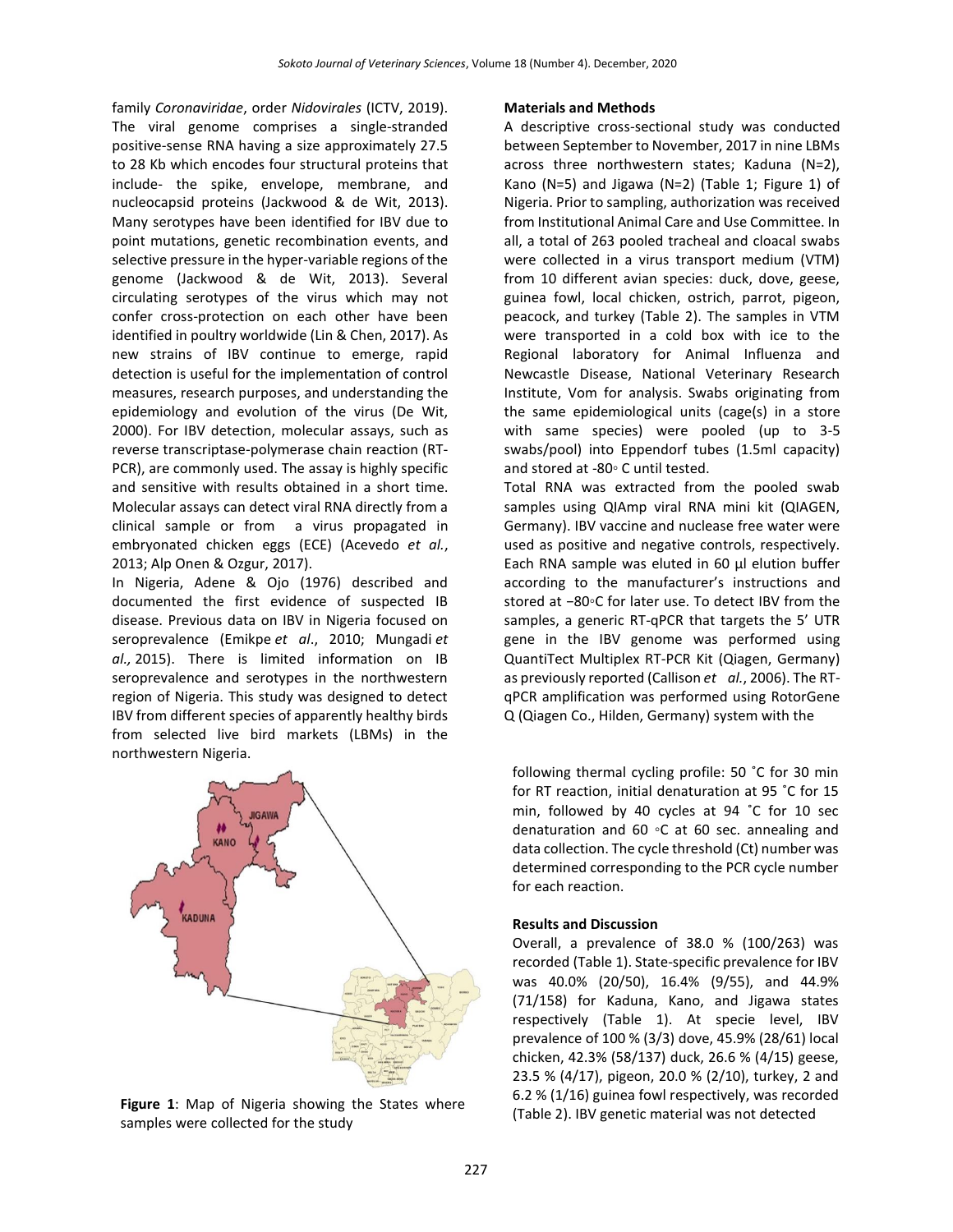| State                                                                                                                  | Live Bird Markets             | Number sampled | Number positive |  |
|------------------------------------------------------------------------------------------------------------------------|-------------------------------|----------------|-----------------|--|
| Kaduna                                                                                                                 | Igabi<br>Kaduna North central | 50             | 20 (40.0%)      |  |
|                                                                                                                        | Kurmi                         |                | 9(16.4%)        |  |
|                                                                                                                        | Fagge                         | 55             |                 |  |
| Kano                                                                                                                   | Janguza                       |                |                 |  |
|                                                                                                                        | Sabon Gari                    |                |                 |  |
|                                                                                                                        | Sharada                       |                |                 |  |
| Jigawa                                                                                                                 | Dutse                         | 158            | 71 (44.9%)      |  |
|                                                                                                                        | Kiyawa/Shuwarin               |                |                 |  |
|                                                                                                                        | Total                         | 263            | 100 (38.0%)     |  |
| <b>Table 2:</b> IBV result of different avian species from selected LBMs from 3 state<br>from the ostrich, parrot, and |                               |                |                 |  |

from the ostrich, parrot, and peacock samples. Variations in prevalence may be attributed to the different sample sizes collected from the states and species in the study areas. This study established molecular detection of IBV in seven out of ten (70%, 7/10) different species of birds sampled (Table 2). This confirms the widespread circulation of the virus and its ability to replicate in other avian specie apart from chickens without showing clinical signs (Cavanagh *et al*., 2002) . The detection of IBV

| wa/Shuwarin   |                                                                                 | 158                  |                 | 71 (44.Y%)   |  |
|---------------|---------------------------------------------------------------------------------|----------------------|-----------------|--------------|--|
| ı١            |                                                                                 | 263                  | 100 (38.0%)     |              |  |
|               | Table 2: IBV result of different avian species from selected LBMs from 3 states |                      |                 |              |  |
|               | Species                                                                         | of Number of samples | Number positive | Number       |  |
|               | <b>Bird</b>                                                                     |                      | (Ct < 35)       | negative     |  |
|               |                                                                                 |                      |                 | (Ct > 35)    |  |
|               | <b>Duck</b>                                                                     | 137                  | 58 (42.3%)      | 79           |  |
|               | Dove                                                                            | 3                    | 3 (100%)        | 0            |  |
|               | Geese                                                                           | 15                   | 4 (26.6%)       | 11           |  |
|               | Guinea fowl                                                                     | 16                   | 1(6.2%)         | 15           |  |
| Local chicken |                                                                                 | 61                   | 28 (45.9%)      | 33           |  |
|               | Ostrich                                                                         | $\mathfrak z$        | $0(0.0\%)$      | 2            |  |
|               | Parrot                                                                          | $\mathbf{1}$         | $0(0.0\%)$      | $\mathbf{1}$ |  |
|               | Pigeon                                                                          | 17                   | 4 (23.5%)       | 13           |  |
|               | Peacock                                                                         | $\mathbf{1}$         | $0(0.0\%)$      | 1            |  |
|               | Turkey                                                                          | 10                   | 2 (20.0%)       | 8            |  |
|               | Total                                                                           | 263                  | 100 (38.02%)    | 163          |  |

gene in some of the apparently healthy birds sampled from the selected LBMs with no history of vaccination against IB may suggest natural exposure to IBV. Hence, these birds could serve as reservoirs shedding the virus into the surroundings and playing a significant role in the epidemiology of the disease (Adebiyi & Fagbohun, 2017). In most instances, avian coronavirus from one specie has been shown to replicate in other avian species without observable clinical signs (Ismail *et al.*, 2003). The detection of IBV in other species other than the chickens in this study is in agreement with previous reports of De Wit *et al.* (2011) who detected IBV infection in ducks, turkeys, pigeons, quails and geese. More so, in this study, IBV was detected in local chickens (28/61, 45.9%) and guinea fowl (1/16, 6.2%) (Table 2), contrary to the report by Ayim-Akonor *et al.* (2018) that reported no detection of IBV in both local chickens and guinea fowls by conventional RT-PCR. The variation might be due to the sensitivity of the different molecular techniques used. The increased sensitivity of RT-qPCR compared to the conventional RT-PCR might be due to detection of the fluorescent signal emitted by specific amplification products

(Acevedo *et al.*, 2013). The RT-qPCR assay targeting the highly conserved 5'/UTR gene have greater sensitivity than conventional RT-PCR in detecting IBV nucleic acids (Acevedo *et al.*, 2013). This study has also shown that direct sampling from cloacal and tracheal swab samples is sufficient for IBV detection. This is in agreement with earlier report by Alp Onen & Ozgur (2017), who obtained positive signals by RTqPCR using viral RNA directly from VTM. In some previous studies, the virus was cultured in ECE before the RT-qPCR (Lee & Jackwood, 2000). This might be the reason for the high threshold cycle (Ct >35) recorded for 61.97 % (163/263) of the samples analysed in this study (Table 2), as swabs samples were not inoculated in ECE before extraction. Using IBV RNAs extracted from allantoic fluid harvest for RT-PCR procedure has been shown to be very efficient for detection and identification of IBV serotypes (Meulemans *et al.*, 2001).

In conclusions, our findings established widespread IBV circulation in different species of birds from selected LBM in three states of northwestern region of Nigeria, using the most sensitive molecular detection technique. We therefore recommend